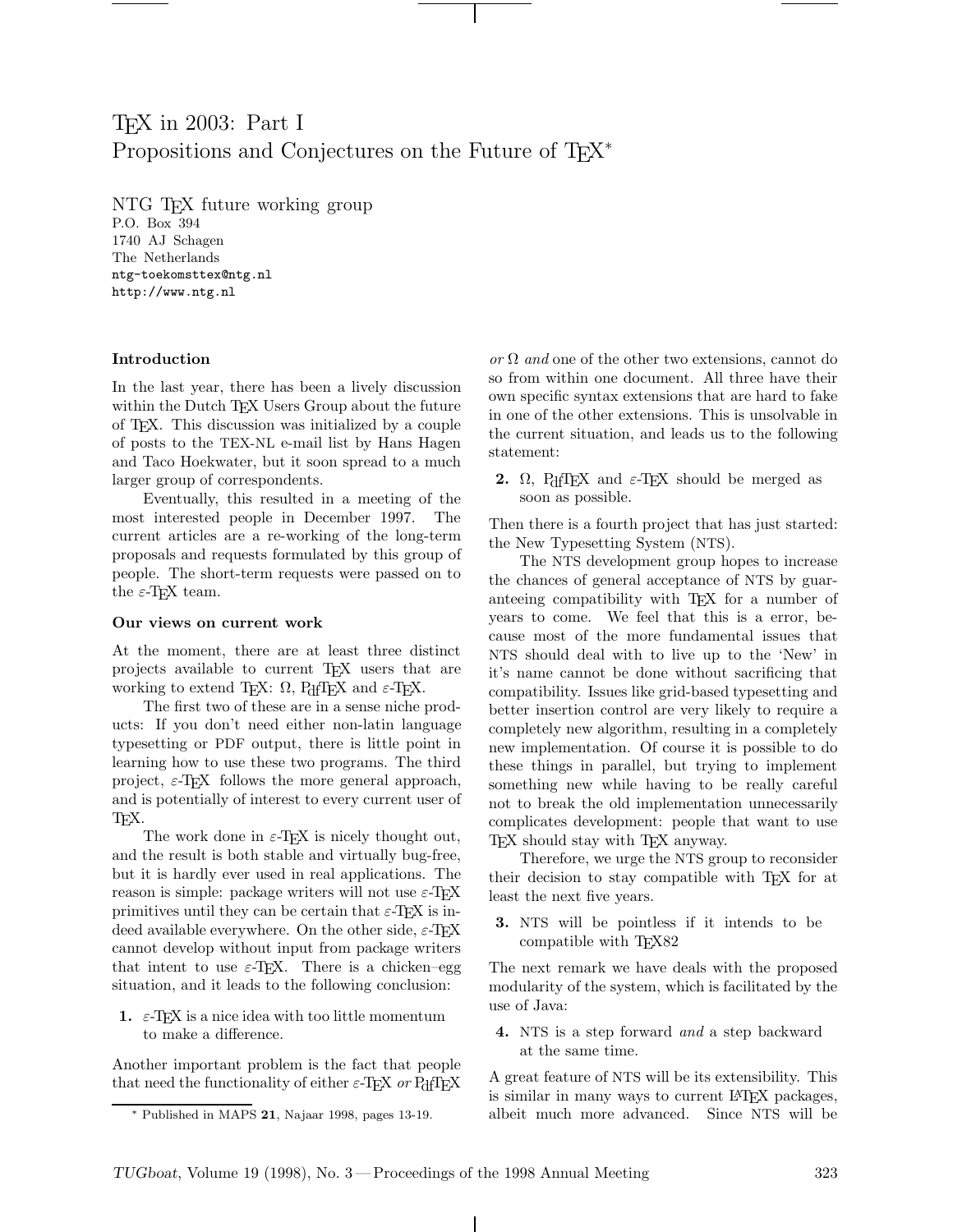NTG TEX future working group

written in Java, one can easily extend NTS with it's own classes. We presume there will be an easy interface to extend NTS (if not, someone will just hack the sources).

In all likelyhood, this will result in precisely the same problems that current LAT<sub>E</sub>X has:

- Users are not aware of the packages available, and so keep asking questions like: How can I make this work in LAT<sub>EX</sub>?
- Furthermore, the portability of source documents (the .tex or .nts? input file) will be seriously endangered. We expect to see things like:

Error: this .nts style-file requires module x.y which has not been installed on your system.

The NTS team should give very strict rules for these extensions, otherwise we'll end up with another \special- similar situation. A central registry and a "head maintainer" are needed to keep track of extension modules in order to prevent these problems. It would be wise to turn this work into a full-fledged job under the control of (probably) TUG.

**5.** We need time to experiment and must not fall into the "every year a new version" trap.

An interesting common aspect in all current work is that only experience can lead to useful functional specifications. It is likely that NTS functionality will follow the same track.

This means that when we deal with the next generation TEX programs, common users must be patient until the developers of extensions and macro packages trust the new features and can guarantee upward compatibility. It also means that it will take some years until  $\varepsilon$ -T<sub>E</sub>X as well as NTS will be accepted as descendants.

We have to keep in mind Knuth completely rewrote his first T<sub>F</sub>X!

# **Packaging of Distributions**

Over the last 5 years TEX has become a lot easier to install. The most important reasons for this are:

- Cd-roms have become available at large. These can easily hold a complete TEX system. The old-fashioned piles of diskettes gave far too much trouble, and tape is only for professionals.
- Recently hard disk space has become so cheap that complete installations on hard disk are not unusual anymore.
- Installation scripts were made to shield users from tedious setup and configuration issues.

Still a number of problems remain because they are inherent to the way that T<sub>EX</sub> systems work:

- A typical T<sub>F</sub>X system consists of an incredible number of files (more than 31,415). No one really knows which parts are essential and which parts are not. In other words: every system is too large.
- "Everything" can be found on CTAN but only the most recent version. Old versions can be necessary to run old documents. Old CTAN dumps on cd-rom can be used to track down older versions, but we really need more professional version control.
- Maintenance is only feasible for professionals. Others are better off replacing the entire system, even though this will undoubtedly cause problems. The draw-back of 'plug & play' systems is that users have no idea anymore of the inner workings of the system. Is that a good thing or a bad thing?
- There is no such thing as an easy upgrade path. It's usually very hard if not impossible to simply add some files to a system and make them cooperate.
- Initial configuration can be automated, but reconfiguring is usually very hard. Any typical TEX system contains dozens of configuration files in almost as many completely different flavours. As a rule they are scattered all over, and only an absolute expert can deal with this.

This leads to a number of conjectures:

**6.** The number of files in a typical TEX system should be reduced by a factor 100.

We can achieve this by redefining the way any program finds its resources. A central database should be queried for any resource. This database should physically contain all resources. And of course it should be able to report (in any required level of detail) what's available. The database may eventually connect to CTAN (another database application) to retrieve resources not available locally.

This setup would allow for a minimal local installation to grow as necessary using Internet.

7. Configuration of a T<sub>E</sub>X system should be centralized and automated.

If we can realize the previous issue this one will not be too hard. Programs should specify formal descriptions of the configuration details they need. These could then be generated through menus or automatically by scanning the current setup, i.e., querying the database.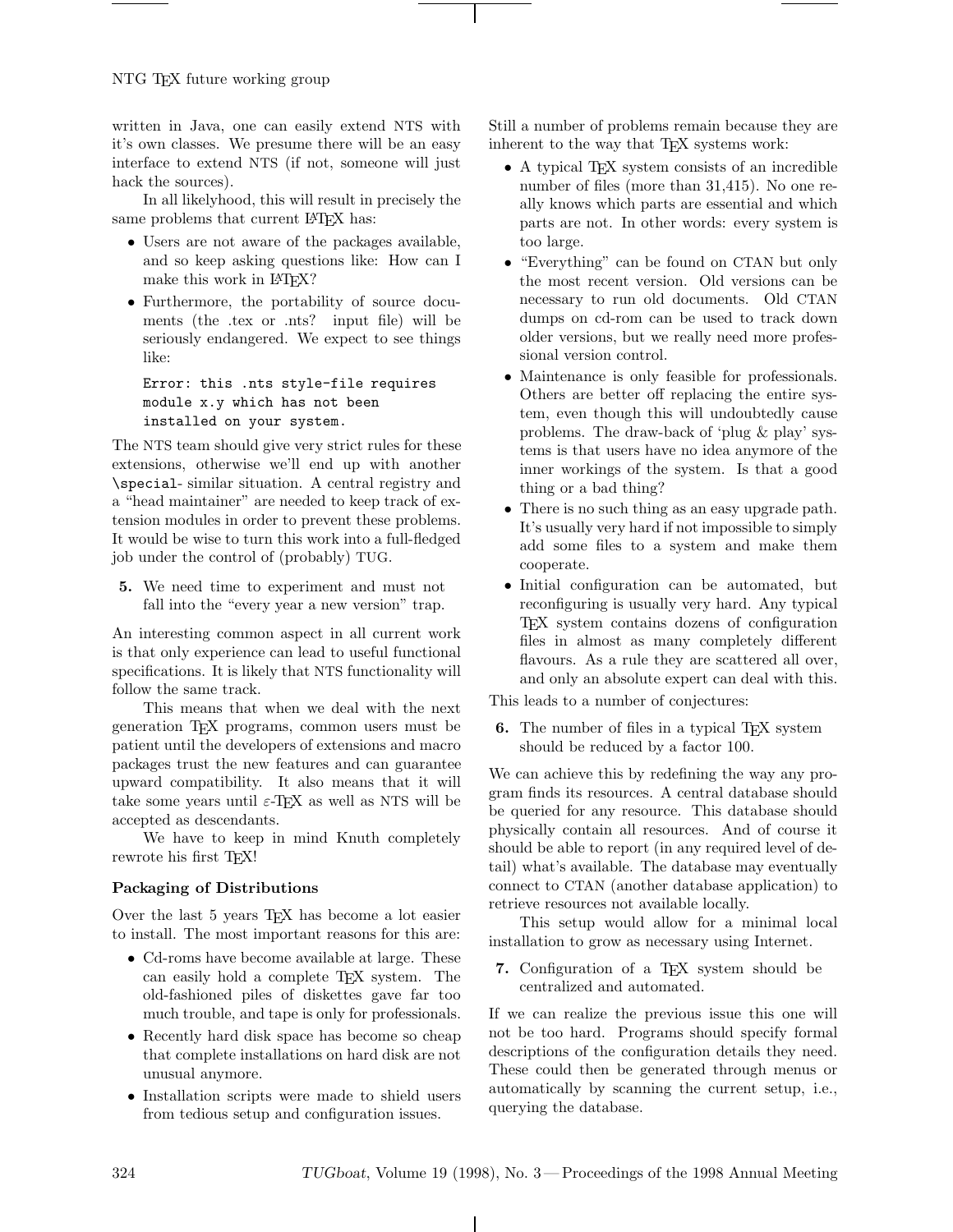**8.** Installation and maintenance should require far less expertise.

The database may occasionally query CTAN for any updates. The administrator would get short descriptions of these, with links to complete documentation. He/she could then select which ones should be installed. This could even be done silently (overnight) if you want an up-to-date system all the time. If necessary, programs will be signaled to reconfigure themselves.

This setup should also take care of the endless problems with non-portable DVI files. We should all be using the same resources and if we are not, the system should warn us about possible mismatches. If we decide to make TEX produce DVI files that require no virtual fonts at all (i.e., T<sub>EX</sub> reads VF's itself instead of the DVI driver) an important source of problems can be eliminated.

**9.** CTAN should have a complete index with descriptions of everything and cross-links to anything related to anything.

This is obvious now if we want the systems to interact. Uploads to CTAN will have to be checked more carefully: descriptions, specifications, version number, relations to other packages, dependencies on other resources, etc. must be supplied. Any item that doesn't comply to this convention should be moved out ('not supported') and deleted after a certain period.

We realize that this might cause a cultural shock in the TEX world, but we feel this is necessary to keep  $T_{\text{E}}X$  alive  $\&$  kicking in the next millenium:

**10.** Anarchy is what made TEX great, and it's anarchy again that will kill TEX.

Let's try to prevent this!

## **On-line Publication Wishlist**

With the increasing growth of the internet, a whole new branch of documents has appeared: documents that are only or primarily intended for screen viewing. The used formats differ, but it is easy to see that there are some common issues involved in all of those: file download sizes, hyperlink support and ease-of-use are important points for all of these formats.

**11.** T<sub>EX</sub> is rather well suited to cater for those needs as it is, but some extensions are needed to make sure that TEX will stay/become in the leading position in this arena

For about 15 years TEX was only capable of producing DVI output. The limitations in both TFX and the DVI format mainly concerned direct graphic support and color typesetting, but color printers were rare and the lack of graphics support could be worked around.

Although originally T<sub>EX</sub> was more or less supposed to handle everything itself, those 15 years of use have demonstrated that many applications, like color and graphic inserts, heavily depend on the DVI postprocessing stage. To a large extent, this is not feasible nor desired in on-line publication. On-line formats are all rather device independent themselves: otherwise people would have to publish several versions of the same document.

Theoretically, both PdfTEX the current trajectory using and DVI to PDF processing through dvips and the Acrobat Distiller can offer similar functionality, given that postprocessors are available to help out in the second case, but we can imagine both methods drifting apart, and we feel that the use of external programs to solve intrinsic problems adds a great deal of unnecessary complexity to the system.

**12.** On-line publishing needs primitive support

In fact, most of the conceptual extensions like hyper-referencing can be implemented using DVI and \specials. However, usage can be far more robust in, e.g., current PdfTEX, simply because hyperreferencing is built in, and there is no longer a need to run various programs in turn. The same goes for object reuse, fill-in forms, scripting (Java), and graphic inclusion.

But systems like PdfTEX also create new problems. Take for instance graphics inclusions: where originally TEX macros only had to bother with the dimensions of the needed box, on-line publishing backends have to include the file directly.

Although clever tricks can give acceptable results, all approaches to hyper-referencing based on current TEX interfere with either the explicit wishes of the author or the line- and paragraph-breaking mechanisms present in T<sub>E</sub>X.

**13.** T<sub>E</sub>X objects should be easily re-usable

When we look at object reuse, we see that this concept never surfaced in DVI (using \specials). This is probably due to the fact that specially screen-designed documents need these features, and it hardly matters for paper output.

From the users point of view, reuse may look rather straightforward (a sort of variant on copying boxes), but from the implementors eyes, object definitions are just another interfering kind of  $\langle \textit{whatsit} \rangle$ . And why is it interfering? Simply because T<sub>EX</sub> has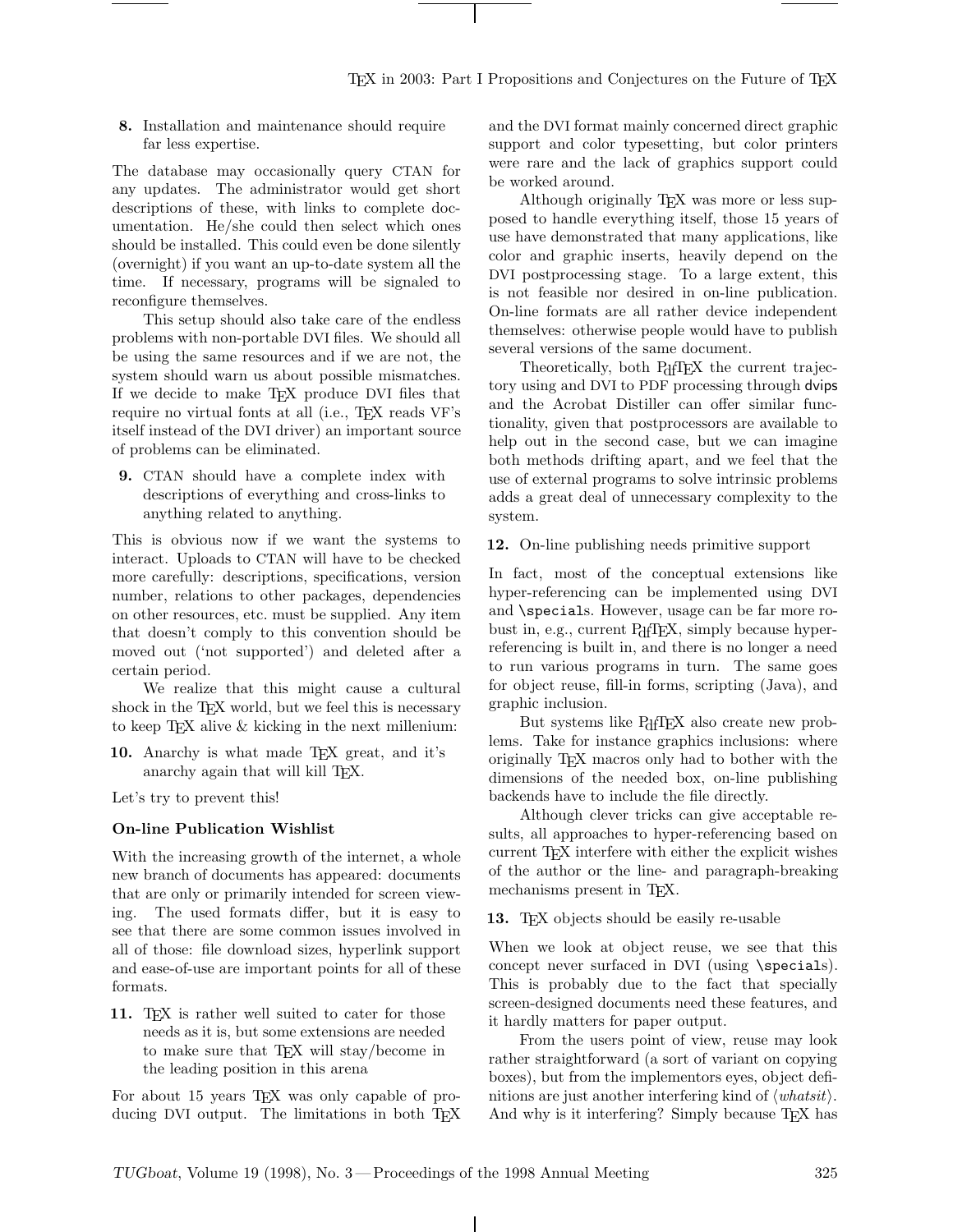no particular mode which suppresses all interference. Yes, we can use a box, and we can let things happen at certain locations in the document that don't do any harm, but the situation is far from optimal.

When applied to for instance figure inclusion, reuse can quite easily be implemented in original TEX (pure DVI, using Gilbert's DVIview), the traditional DVI–dvips–Acrobat trajectory or Thanh's P<sub>df</sub>T<sub>E</sub>X. But PDF fill-in fields support demands for more.

To give you a real life example where objects are needed: in PDF one can define a check field with several appearances like on, off, mouse down, etc. Technically this means something like this (in P<sub>df</sub>T<sub>E</sub>X syntax):

```
\setbox0=\hbox{$\star $} \pdfform0
       \edef\on {\the\pdflastform}
\setbox0=\hbox{$\bullet$} \pdfform0
       \edef\off {\the\pdflastform}
\setbox0=\hbox{$\times $} \pdfform0
       \edef\down{\the\pdflastform}
```
When defining the check field, we then can refer to \on, \off and \down, as in the following code:

\pdfannot{ ... /On \on\space0 R ...}

Currently PdfTEX only flushes forms to the output file when are accessed. (this feature is needed because we want to be able to try out things, without ending up with redundant objects, like in a macro that tries three different methods and takes the best result).

Back to the three objects, these won't end up in the file when we refer to them in the field definition above, because the field definition is handled like a \special: PdfTEX just passes the information through.

Therefore, we end up with invalid references: the object is referred to, but never passed to the file. What do we learn from this:

14. TEX needs a real object model.

One with immediate as well as deferred definitions, that do not interfere with the internal lists that TEX builds and that permits forward and backward referencing.

Another typicality that surfaces often in online documents is the fact that screen layouts tend to use a lot more page decorations and colors than traditional typesetting. This is an area where a lot of disagreement is possible, but in the real world there are lots of practical applications of this.

At TUG97 there were several presentations on graphics. The related discussions invoked a BOF session on graphic primitives. Direct inclusion of METAPOST output (in PdfTEX) had already proven that a relatively small subset of PostScript primitives could be used for advanced graphics and therefore the discussion focussed on those primitives.

These graphic primitives in T<sub>E</sub>X are not meant for drawing free hand graphics like one would do in programs like Illustrator, Corel Draw, or indeed Freehand. Instead, they are most often (to be) used for things like visualizing statistical results, plotting functions and drawing almost-mathematical shapes that can be used to emphasize certain layouts. In these graphics, text plays a important role, and this text must preferably be typeset by TEX. It follows that inclusion of an external file will not do, and the conclusion is:

**15.** TEX needs a reliable system for in-line graphics and colors

The most important outcome of the '97 BOF session was an agreement on the way to go: define a set of extensions that permit direct METAPOST output inclusion. It was felt that this set could also suffice the needs of the mainstream graphic macro packages written in TEX.

During the NTG 'future of T<sub>F</sub>X meeting' the participants made the exact specification of these graphic primitives (currently to be implemented as \specials) one of its main goals. To this end, we had to create a formal specification of the syntax involved, and that put us right in the middle of the \special problems.

Our final proposal on that matter will appear somewhere else in these proceedings, but Gilbert has already done some of the groundwork. Below is his explainatory text on the \specials that are currently included in DVIview. This text is kept here because it demostrates very well that only a few primitive commands are enough to give almost full in-line graphics capabilities.

To allow for instance METAPOST drawings te be inlined in TEX you need several things:

- A macro to interpret METAPOST's PostScript output. Hans Hagen wrote a set of macros for PDFT<sub>F</sub>Xusing \pdfliteral commands. These macros are easy to adapt to another standard using \special syntax
- A primitive sub-set of PostScript commands is needed. METAPOST uses only a few PostScript commands to draw it's figures.

To actually test the inline graphics standard we needed a viewer where this support was easy to include. DVIview was coming to life at that time so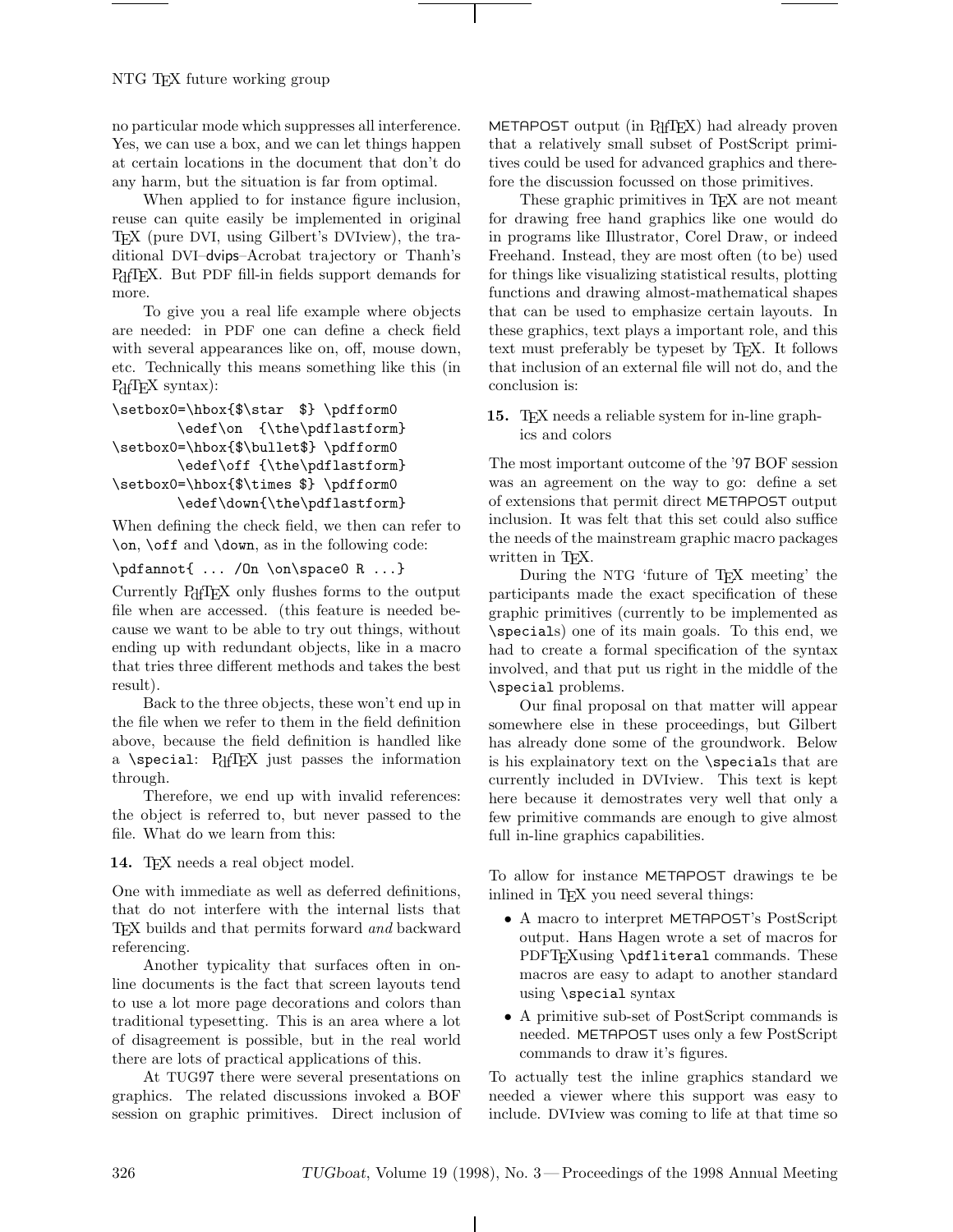it was logical to use that as a test and development environment.

All primitives are easy to interpret, except for a few things like clipping and the like. The syntax will probably change in the future when the new special syntax is standarized. Converting these specials to PostScript output (e.g., modifying dvips) is easy to do, since the commands hardly need any translation. Specials and stuff for inline graphics in DVIview:

```
\special{dv:startgraphic}
```

```
\special{dv:stopgraphic}
\special{dv:moveto x y}
\special{dv:lineto x y}
\special{dv:curveto x1 y1 x2 y2 x3 y3}
\special{dv:stroke}
\special{dv:setlinejoin j}
\special{dv:setlinecap c}
\special{dv:setdash offset values}
\special{dv:setlinewidth w}
\special{dv:setmiterlimit m}
\special{dv:rotate r}
\special{dv:translate x y}
\special{dv:concat x1 y1 x2 y2 x3 y3}
\special{dv:newpath}
\special{dv:closepath}
\special{dv:clip}
\special{dv:fill}
\special{dv:gsave}
\special{dv:grestore}
```
As you can see the amount of commands needed to support METAPOST output is in fact quiet small. Some explanations:

**dv:startgraphic** Starts a graphics figure. It saves the current position and context of the DVI interpreter. The current location is marked as  $(0, 0)$ . As in PostScript positive  $x, y$  draws to the right and up.

**dv:stopgraphic** Stops a graphics figure and restores the context.

**dv:moveto x y** Moves the current position to  $x, y$ .

**dv:lineto x y** Draws a line to  $x, y$ . This does not actually draw the line but only remembers the coordinates. The actual drawing is performed by stroke.

dv:curveto x1 y1 x2 y2 x3 y3 Draws a Bézier curve starting at the current point to  $(x3, y3)$ . The control points are given as  $(x1, y1)$  and  $(x2, y2)$ .

**dv:stroke** Performs the actual drawing using the current pen-style, color and width.

**dv:setlinejoin j** How lines are joined. j can be 0, 1 or 2.

**dv:setlinecap c** How the line-endings will look like.  $c \text{ can be } 0 \text{ 1 or } 2$ .

**dv:setdash offset vals** Sets the pen-style. vals is any number of values and specifies how long the pen is on and how long the pen is off. offset can be used to specifiy a starting offset in the vals pattern.

**dv:setlinewidth w** Sets the thickness of the current pen.

**dv:setmiterlimit m** Sets the miterlimit.

**dv:rotate r** Modifies the current transformation matrix so that everything following this is rotated r degrees.

**dv:translate x y** Modifies the current transformation matrix so everything following this is translated  $(x, y)$ .

**dv:concat x1 y1 x2 y2 x3 y3** Multiplies the current transformation matrix with the given values.

**dv:newpath** Discards any present paths and start a new path.

**dv:closepath** Closes the current path. After this you can use fill to fill the closed path.

**dv:clip** Selects the current path as the clipping path. All subsequent fills and strokes are clipped to the this path. The clipping path may contain one or more closed paths.

**dv:fill** Fills the current path with the current color.

**dv:gsave** Saves the graphics state.

**dv:grestore** Restores the graphics state.

**dv:setrgbcolor r g b** Sets the current color. r, g, and b are specified from 0 to 1.

**dv:setcmykcolor c m y k** Sets the current color.

**dv:setgray g** Sets the current gray-level. 0 means black, and 1 means white.

Though it is easy to extend this set and include much more PostScript operators, this is not the intention. It should be noted that complex graphics which require the full PostScript set of commands should be done by including the EPS file and let PostScript do the work.

#### **Language extension wishlist**

**Removal of limitations regarding fonts** The font limitations that are inherent in the TFM format should be dropped. One fairly simple way to achieve this is to make TEX read .pl or .vpl files instead of TFMs, but it is also possible to adopt a new format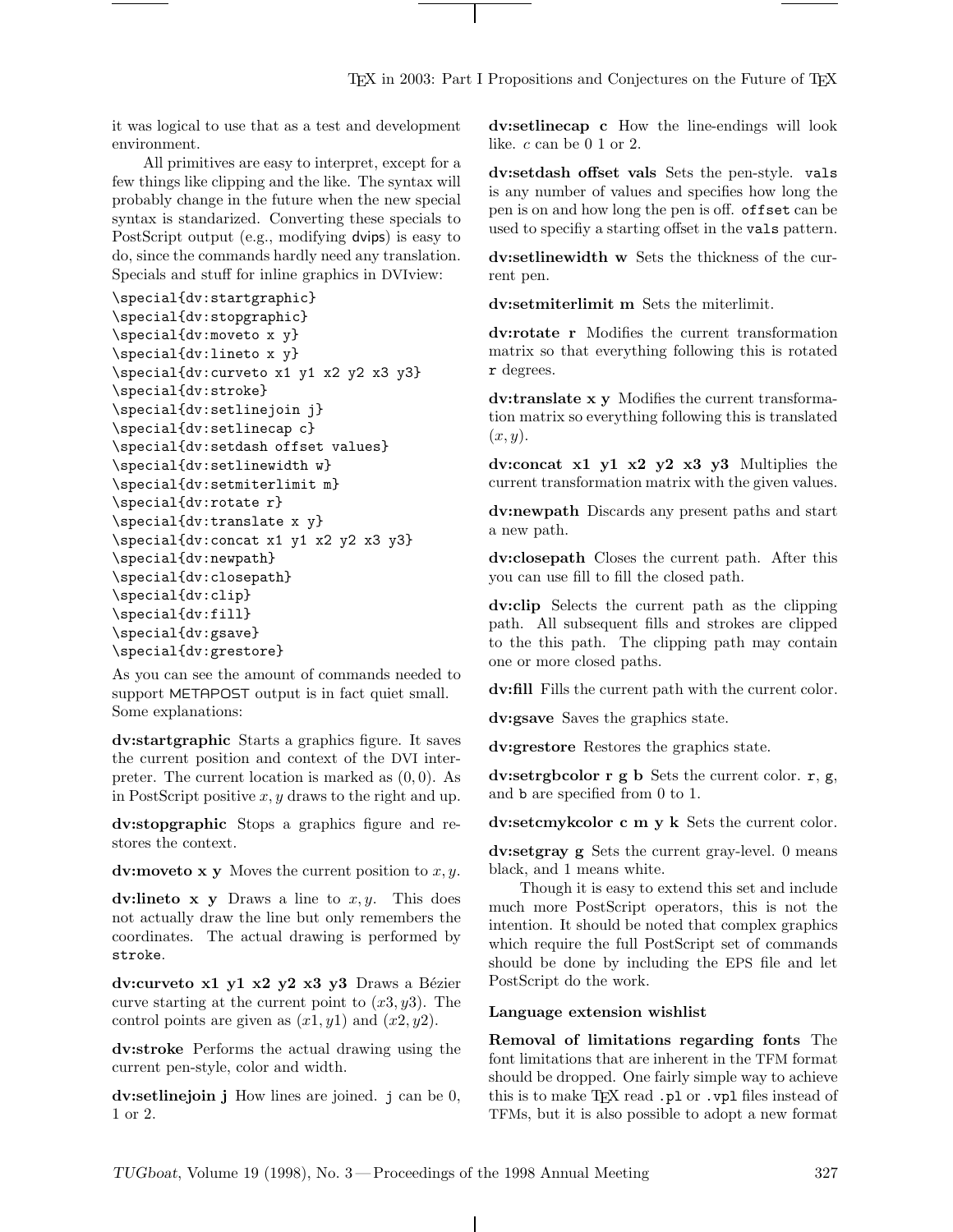like  $\Omega$ 's OFM files or even create a completely new specification.

An overview of limitations in current T<sub>E</sub>X shows limits in almost all places: the amount of characters present in a TFM, The number of separate width / height / depth / italics-corr values, the number of ligatures and kerning pairs, math sizing stuff, etc. Almost all of these limitations are not really needed anymore; most of them were born out of Knuth's desire to use as small an amount of memory as possible.

In particular, t he current implementation of math mode places some really weird demands on used fonts (some characters get really weird placement in the glyph container, e.g., integrals and delimiters are all below the baseline, and the height of the \sqrt sign is used to decide the width of the extension bar). This should be fixed so that it becomes possible to use non-METAFONT math fonts in a reliable way, and to facilitate the creation of new math font sets. The current situation makes it impossible to use non-TEX math fonts from, e.g., Mathematica without lots of vf trickery.

These things are all very easy to fix in the executable, but it won't do any good at the moment, because we are still stuck with the TFM format.

**16.** The way TFM and VF formats are defined and implemented is the primary cause of the current font chaos

If we want to adopt a new format, the extensibility of the syntax of PL files is to our advantage, even allowing new features to be added in the future while remaining backward-compatible. But, although there no longer is a real reason for binary file input as speed or disk space optimization, binary files do have the advantage of being non-editable (meaning that the chances of a user accidently breaking them is very small).

**17.** We need symbolic names for characters

TEX currently uses encoding instead of glyph names. Encoding is old-fashioned and merely a speed optimizing thing. The coupling of glyph-name– character should be a T<sub>E</sub>X internal operation.

The used named characters from the fonts should be deductible from the output (DVI) file, to prevent reencoding issues in postprocessing applications. To reach this goal, it is very likely that TFX needs an internal naming scheme for glyphs that does not depend on font encoding. Work in this area is already being done by the  $\varepsilon$ -TEX team. It is considered unlikely that using UNICODE will solve the problem, but it might well be that a solution based on the predefined set of unicode names (the road taken by  $\Omega$ ) is the right way to go.

**18.** Ligatures and kern info should be independent of the character metrics

Ligatures can be present in the current font definitions, but we would like to be able to modify the lig-table internally from within TEX. This request has already be passed on to the  $\varepsilon$ -T<sub>F</sub>X group, but it needs a more general solution than the primitives that were proposed to  $\varepsilon$ -T<sub>F</sub>X(\noligs and  $\n\Delta \cdot \langle char \rangle$ . Likewise for the kerning tables.

The mechanism by which a user loads fonts into TEX's memory is much too simple. It should be possible to specify encodings, kerning info and ligature tables separate from the actual glyph dimensions. The ligature problem actually comprises two very different problems.

The simple case is most noticeable in typesetting verbatim stuff in non-tt fonts, something that is often needed for textbooks on programming languages.

The hard case comes from the fact that ligatures depend on the language, not on the used font itself. The Spanish quotation, e.g., is never needed outside of Spain, and we are all stuck with it now. Ideally, every language should have it's own ligature table, that is part of the language attributes just like \patterns are.

## **19.** METAFONT is becoming outdated, even if TEX itself isn't

A new version of METAFONT is needed that can generate acceptable outline fonts instead of the now used .pk format, and the use of non-METAFONT fonts (PostScript, TrueType) should be simplified. As stated in a previous article, TEX should take care of the virtuality of fonts itself. But that does not have to imply using  $\cdot$  vf files. There are some other possible solutions that may not be as powerful as .vf, but are a lot less confusing: The only widely used applications of virtual fonts are reencoding and creation of composite characters.

## **User interface**

Currently, TEX shows a weird duality: while mostly a batch tool, there are still a number of places where user intervention is needed.

On one side, if TEX wants to survive as a batch tool (either as a stand-alone typesetter or as backend for, e.g., SGML processing systems), it will need extensions so that it is 100% safe to run the program unattended. Thinks like breaking math formulas